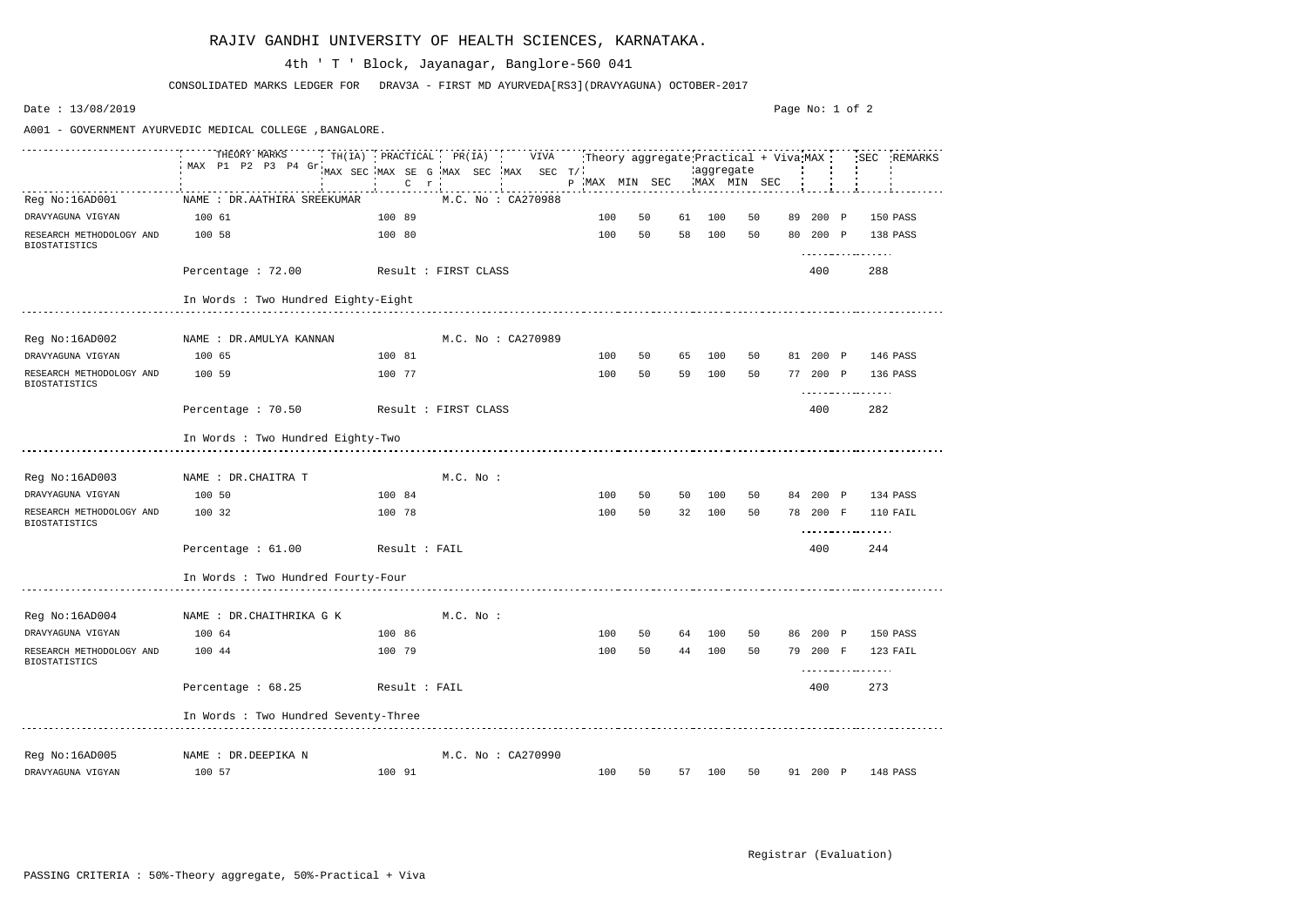| Date: 13/08/2019                                 |                                                          |                                                                                                                                          |                    |                           |    |    |           |    | Page No: 2 of 2 |                   |  |
|--------------------------------------------------|----------------------------------------------------------|------------------------------------------------------------------------------------------------------------------------------------------|--------------------|---------------------------|----|----|-----------|----|-----------------|-------------------|--|
|                                                  | A001 - GOVERNMENT AYURVEDIC MEDICAL COLLEGE , BANGALORE. |                                                                                                                                          |                    |                           |    |    |           |    |                 |                   |  |
|                                                  | THEORY MARKS<br>MAX P1 P2 P3 P4 Gr                       | TH(IA) PRACTICAL PR(IA) VIVA Theory aggregate Practical + Viva MAX SEC REMARKS<br>MAX SEC MAX SE G MAX SEC MAX SEC T/<br>$C$ $r$ $\cdot$ |                    | P MAX MIN SEC MAX MIN SEC |    |    | aggregate |    |                 |                   |  |
| RESEARCH METHODOLOGY AND<br><b>BIOSTATISTICS</b> | 100 56                                                   | 100 82                                                                                                                                   |                    | 100                       | 50 |    | 56 100    | 50 | 82 200 P        | 138 PASS<br>.     |  |
|                                                  | Percentage : 71.50 Result : FIRST CLASS                  |                                                                                                                                          |                    |                           |    |    |           |    | 400             | 286               |  |
|                                                  | In Words : Two Hundred Eighty-Six                        |                                                                                                                                          |                    |                           |    |    |           |    |                 |                   |  |
| Reg No:16AD006                                   | NAME : DR.MADAN P N                                      |                                                                                                                                          | M.C. No : CA270991 |                           |    |    |           |    |                 |                   |  |
| DRAVYAGUNA VIGYAN                                | 100 59                                                   | 100 86                                                                                                                                   |                    | 100                       | 50 | 59 | 100       | 50 |                 | 86 200 P 145 PASS |  |
| RESEARCH METHODOLOGY AND<br><b>BIOSTATISTICS</b> | 100 57                                                   | 100 75                                                                                                                                   |                    | 100                       | 50 |    | 57 100    | 50 | 75 200 P        | 132 PASS          |  |
|                                                  | Percentage $: 69.25$                                     | Result : FIRST CLASS                                                                                                                     |                    |                           |    |    |           |    | 400             | 277               |  |
|                                                  | In Words : Two Hundred Seventy-Seven                     |                                                                                                                                          |                    |                           |    |    |           |    |                 |                   |  |
| Reg No:16AD007                                   | NAME : DR. SHILPA                                        |                                                                                                                                          | M.C. No: CA270992  |                           |    |    |           |    |                 |                   |  |
| DRAVYAGUNA VIGYAN                                | 100 62                                                   | 100 88                                                                                                                                   |                    | 100                       | 50 | 62 | 100       | 50 | 88 200 P        | 150 PASS          |  |
| RESEARCH METHODOLOGY AND<br><b>BIOSTATISTICS</b> | 100 56                                                   | 100 77                                                                                                                                   |                    | 100                       | 50 | 56 | 100       | 50 | 77 200 P        | 133 PASS          |  |
|                                                  | Percentage : 70.75 Result : FIRST CLASS                  |                                                                                                                                          |                    |                           |    |    |           |    | 400             | 283               |  |
|                                                  | In Words : Two Hundred Eighty-Three                      |                                                                                                                                          |                    |                           |    |    |           |    |                 |                   |  |

## RAJIV GANDHI UNIVERSITY OF HEALTH SCIENCES, KARNATAKA.

CONSOLIDATED MARKS LEDGER FOR DRAV3A - FIRST MD AYURVEDA[RS3](DRAVYAGUNA) OCTOBER-2017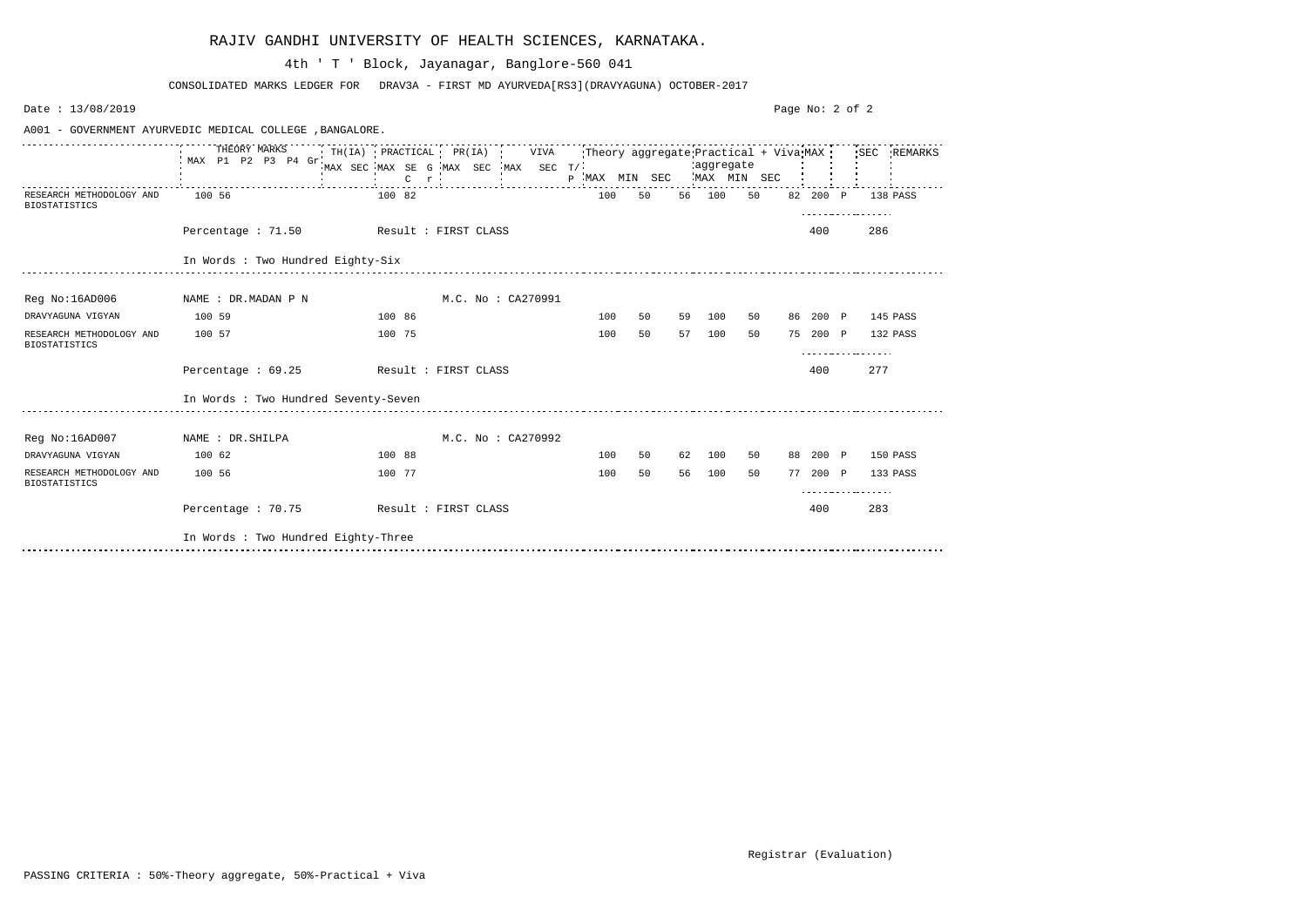A001 - GOVERNMENT AYURVEDIC MEDICAL COLLEGE ,BANGALORE. THEORY MARKS TH(IA) PRACTICAL PR(IA) VIVA Theory aggregate Practical + Viva SEC REMARKS MAX P1 P2 P3 P4 Gr MAX SEC MAX SE G MAX SEC MAX SEC T/ aggregate MAX MIN SEC P MAX MIN SEC C r Reg No:16AP001 NAME : DR.KAVITA SUTAGATTI M.C. No : CA271168 PANCHKARMA 100 70 100 89 100 50 70 100 50 89 200 P 159 PASS RESEARCH METHODOLOGY AND 100 57 100 80 100 50 57 100 50 80 200 P 137 PASS BIOSTATISTICS . . . . . . . . . . . . . . . . . . Percentage : 74.00 Result : FIRST CLASS 400 296 In Words : Two Hundred Ninety-Six Reg No:16AP002 NAME : DR.KIRAN KUMARI RATHOD M.C. No : CA271169 PANCHKARMA 100 57 100 88 100 50 57 100 50 88 200 P 145 PASS RESEARCH METHODOLOGY AND 100 55 100 80 100 50 55 100 50 80 200 P 135 PASS BIOSTATISTICS <u>. . . . . . . . . . . . . . . . .</u> Percentage : 70.00 Result : FIRST CLASS 400 280 In Words : Two Hundred Eighty Reg No:16AP003 NAME : DR.NANDINI RAMESH BHAJANTRI M.C. No : CA271170 PANCHKARMA 100 55 100 83 100 50 55 100 50 83 200 P 138 PASS RESEARCH METHODOLOGY AND 100 50 100 79 100 50 50 100 50 79 200 P 129 PASS BIOSTATISTICS . . . . . . . . . . . . . . . . . . Percentage : 66.75 Result : FIRST CLASS 400 267 In Words : Two Hundred Sixty-Seven Reg No:16AP004 NAME : DR.NAVIN N D M.C. No : CA271171 PANCHKARMA 100 59 100 84 100 50 59 100 50 84 200 P 143 PASS RESEARCH METHODOLOGY AND 100 56 100 80 100 50 56 100 50 80 200 P 136 PASS BIOSTATISTICS <u>. . . . . . . . . . . . . . . . .</u> Percentage : 69.75 Result : FIRST CLASS 400 279 In Words : Two Hundred Seventy-Nine Reg No:16AP005 NAME : DR.SAIPRASHANTH N M.C. No : CA271172 PANCHKARMA 100 54 100 90 100 50 54 100 50 90 200 P 144 PASS

CONSOLIDATED MARKS LEDGER FOR PANC3A - FIRST M.D AYURVEDA[RS3](PANCHAKARMA) OCTOBER-2017

#### 4th ' T ' Block, Jayanagar, Banglore-560 041

Date : 13/08/2019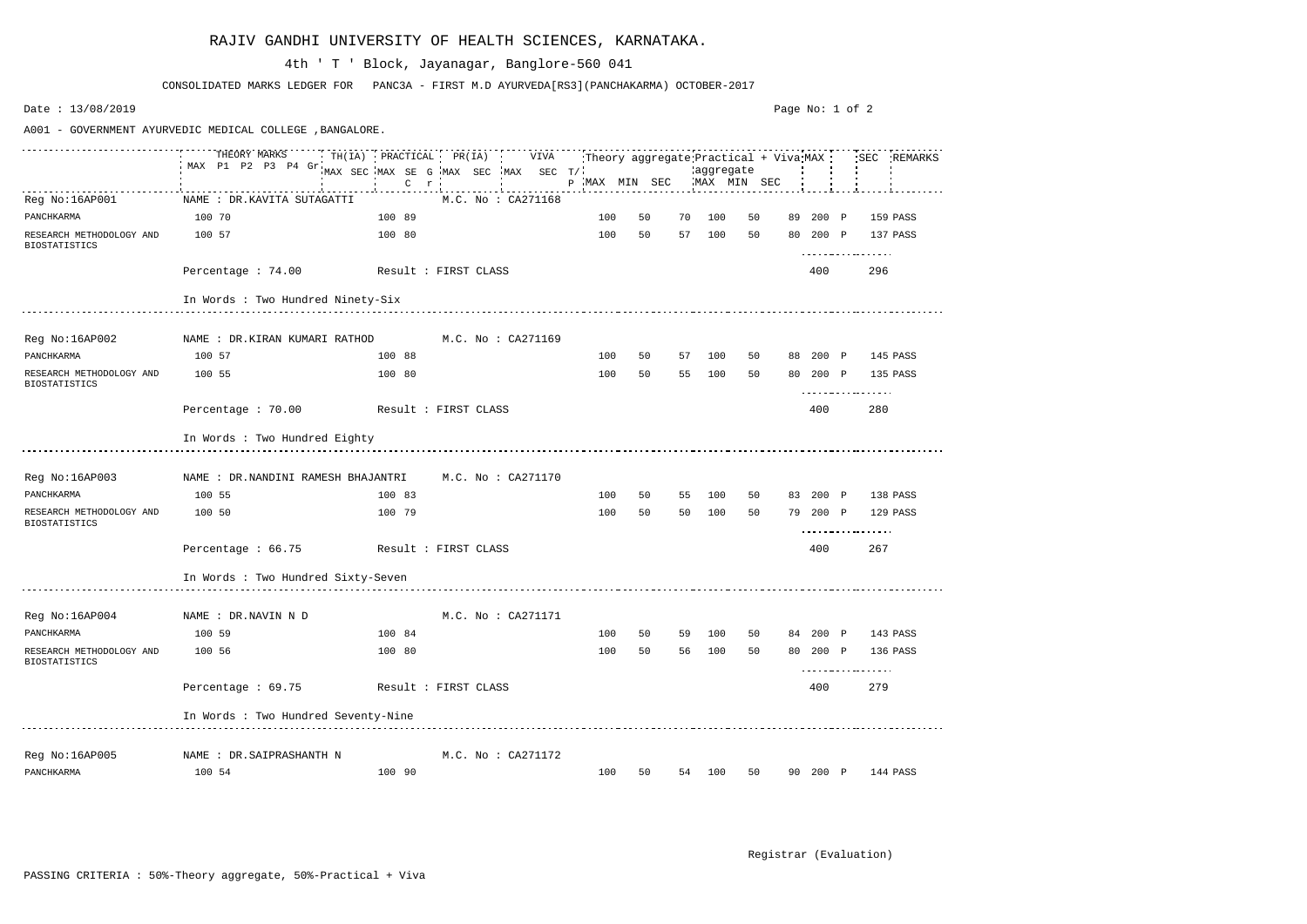| Date: 13/08/2019                                 |                                                          |                                                                                                                                   |                    |                           |    |    |           |    | Page No: 2 of 2 |                        |  |
|--------------------------------------------------|----------------------------------------------------------|-----------------------------------------------------------------------------------------------------------------------------------|--------------------|---------------------------|----|----|-----------|----|-----------------|------------------------|--|
|                                                  | A001 - GOVERNMENT AYURVEDIC MEDICAL COLLEGE , BANGALORE. |                                                                                                                                   |                    |                           |    |    |           |    |                 |                        |  |
|                                                  | THEORY MARKS<br>MAX P1 P2 P3 P4 Gr.                      | TH(IA) PRACTICAL PR(IA) VIVA Theory aggregate Practical + Viva MAX SEC REMARKS<br>MAX SEC MAX SE G MAX SEC MAX SEC T/<br>$C \t r$ |                    | P MAX MIN SEC MAX MIN SEC |    |    | aggregate |    |                 |                        |  |
| RESEARCH METHODOLOGY AND<br><b>BIOSTATISTICS</b> | 100 55                                                   | 100 82                                                                                                                            |                    | 100                       | 50 |    | 55 100    | 50 |                 | 82 200 P 137 PASS<br>. |  |
|                                                  | Percentage : 70.25 Result : FIRST CLASS                  |                                                                                                                                   |                    |                           |    |    |           |    | 400             | 281                    |  |
|                                                  | In Words : Two Hundred Eighty-One                        |                                                                                                                                   |                    |                           |    |    |           |    |                 |                        |  |
| Reg No:16AP006                                   |                                                          |                                                                                                                                   |                    |                           |    |    |           |    |                 |                        |  |
| PANCHKARMA                                       | 100 59                                                   | 100 85                                                                                                                            |                    | 100                       | 50 | 59 | 100       | 50 |                 | 85 200 P 144 PASS      |  |
| RESEARCH METHODOLOGY AND<br><b>BIOSTATISTICS</b> | 100 61                                                   | 100 82                                                                                                                            |                    | 100                       | 50 | 61 | 100       | 50 |                 | 82 200 P 143 PASS      |  |
|                                                  | Percentage : 71.75 Result : FIRST CLASS                  |                                                                                                                                   |                    |                           |    |    |           |    | 400             | 287                    |  |
|                                                  | In Words : Two Hundred Eighty-Seven                      |                                                                                                                                   |                    |                           |    |    |           |    |                 |                        |  |
| Reg No:16AP007                                   | NAME : DR.SHRUTI JOSHI                                   |                                                                                                                                   | M.C. No : CA271174 |                           |    |    |           |    |                 |                        |  |
| PANCHKARMA                                       | 100 63                                                   | 100 87                                                                                                                            |                    | 100                       | 50 | 63 | 100       | 50 | 87 200 P        | 150 PASS               |  |
| RESEARCH METHODOLOGY AND<br><b>BIOSTATISTICS</b> | $\sim$ 2<br>100 48                                       | 100 79                                                                                                                            |                    | 100                       | 50 | 50 | 100       | 50 | 79 200 P        | 129 PASS               |  |
|                                                  | Percentage: 69.75 Result: FIRST CLASS                    |                                                                                                                                   |                    |                           |    |    |           |    | 400             | 279                    |  |
|                                                  | In Words : Two Hundred Seventy-Nine                      |                                                                                                                                   |                    |                           |    |    |           |    |                 |                        |  |

|  |  | RAJIV GANDHI UNIVERSITY OF HEALTH SCIENCES, KARNATAKA. |  |  |  |  |
|--|--|--------------------------------------------------------|--|--|--|--|
|--|--|--------------------------------------------------------|--|--|--|--|

CONSOLIDATED MARKS LEDGER FOR PANC3A - FIRST M.D AYURVEDA[RS3](PANCHAKARMA) OCTOBER-2017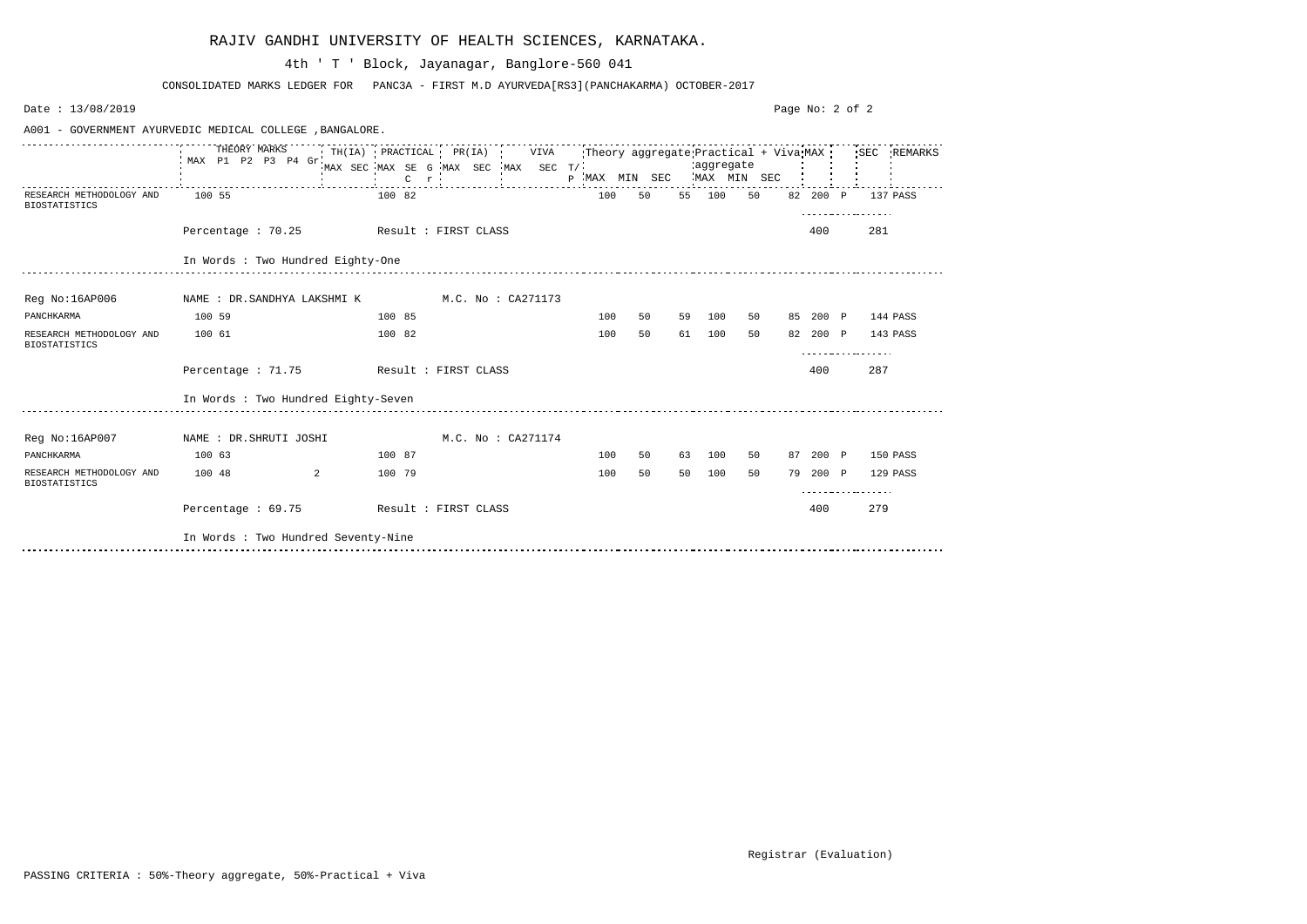|                                                  | THEORY MARKS TH(IA) PRACTICAL PR(IA) VIVA<br>MAX P1 P2 P3 P4 Gr |                                                |             |                    |        | Theory aggregate Practical + Viva MAX |    |                          |    |          |     | SEC REMARKS |
|--------------------------------------------------|-----------------------------------------------------------------|------------------------------------------------|-------------|--------------------|--------|---------------------------------------|----|--------------------------|----|----------|-----|-------------|
|                                                  |                                                                 | MAX SEC MAX SE G MAX SEC MAX SEC T/<br>$C$ $r$ |             |                    |        | P MAX MIN SEC                         |    | aggregate<br>MAX MIN SEC |    |          |     |             |
|                                                  | NAME : DR.ASHA RANI V                                           |                                                |             |                    |        |                                       |    |                          |    |          |     |             |
| Reg No:16AN001                                   |                                                                 |                                                | $M.C.$ No : |                    |        |                                       |    |                          |    |          |     |             |
| ROGANIDAN EVUM VIKRITI<br>VIGYAN                 | 100 46                                                          | 100 89                                         |             |                    | 100    | 50                                    | 46 | 100                      | 50 | 89 200 F |     | 135 FAIL    |
| RESEARCH METHODOLOGY AND<br><b>BIOSTATISTICS</b> | 100 54                                                          | 100 78                                         |             |                    | 100    | 50                                    |    | 54 100                   | 50 | 78 200 P |     | 132 PASS    |
|                                                  | Percentage : 66.75<br>Result : FAIL                             |                                                |             |                    |        |                                       |    |                          |    | 400      | 267 |             |
|                                                  | In Words : Two Hundred Sixty-Seven                              |                                                |             |                    |        |                                       |    |                          |    |          |     |             |
| Reg No:16AN002                                   | NAME : DR.NAMRATA GHARGE                                        |                                                | M.C. No :   |                    |        |                                       |    |                          |    |          |     |             |
|                                                  |                                                                 |                                                |             |                    |        |                                       |    |                          |    |          |     |             |
| ROGANIDAN EVUM VIKRITI<br>VIGYAN                 | 100 48                                                          | 100 94                                         |             |                    | 100    | 50                                    | 48 | 100                      | 50 | 94 200 F |     | 142 FAIL    |
| RESEARCH METHODOLOGY AND<br><b>BIOSTATISTICS</b> | 100 47                                                          | 100 76                                         |             |                    | 100    | 50                                    | 47 | 100                      | 50 | 76 200 F |     | 123 FAIL    |
|                                                  | Percentage : 66.25<br>Result : FAIL                             |                                                |             |                    |        |                                       |    |                          |    | 400      | 265 |             |
|                                                  | In Words : Two Hundred Sixty-Five                               |                                                |             |                    |        |                                       |    |                          |    |          |     |             |
|                                                  |                                                                 |                                                |             |                    |        |                                       |    |                          |    |          |     |             |
| Reg No:16AN003 NAME : DR. PRAVEENKUMAR           |                                                                 |                                                |             | M.C. No: CA293268  |        |                                       |    |                          |    |          |     |             |
| ROGANIDAN EVUM VIKRITI<br>VIGYAN                 | 100 56                                                          | 100 85                                         |             |                    | 100    | 50                                    |    | 56 100                   | 50 | 85 200 P |     | 141 PASS    |
| RESEARCH METHODOLOGY AND<br><b>BIOSTATISTICS</b> | 100 49                                                          | 100 74                                         |             |                    | 100    | 50                                    | 50 | 100                      | 50 | 74 200 P |     | 124 PASS    |
|                                                  | Percentage: 66.25 Result: FIRST CLASS                           |                                                |             |                    |        |                                       |    |                          |    | 400      | 265 |             |
|                                                  | In Words : Two Hundred Sixty-Five                               |                                                |             |                    |        |                                       |    |                          |    |          |     |             |
|                                                  |                                                                 |                                                |             |                    |        |                                       |    |                          |    |          |     |             |
| Reg No:16AN004                                   | NAME : DR. PRITHVI L                                            |                                                |             | M.C. No : CA293269 |        |                                       |    |                          |    |          |     |             |
| ROGANIDAN EVUM VIKRITI<br>VIGYAN                 | 100 56                                                          | 100 92                                         |             |                    | 100    | 50                                    | 56 | 100                      | 50 | 92 200 P |     | 148 PASS    |
| RESEARCH METHODOLOGY AND<br><b>BIOSTATISTICS</b> | 100 53                                                          | 100 76                                         |             |                    | 100    | 50                                    | 53 | 100                      | 50 | 76 200 P | .   | 129 PASS    |
|                                                  | Percentage : 69.25                                              | Result : FIRST CLASS                           |             |                    |        |                                       |    |                          |    | 400      | 277 |             |
|                                                  | In Words : Two Hundred Seventy-Seven                            |                                                |             |                    |        |                                       |    |                          |    |          |     |             |
|                                                  |                                                                 |                                                |             |                    |        |                                       |    |                          |    |          |     |             |
| Reg No:16AN005                                   | NAME : DR.TAHSEEN AHAMED M                                      |                                                |             | M.C. No : CA293270 |        |                                       |    |                          |    |          |     |             |
| ROGANIDAN EVUM VIKRITI<br>VIGYAN                 | 100 64                                                          | 100 90                                         |             |                    | 100 50 |                                       |    | 64 100 50                |    | 90 200 P |     | 154 PASS    |

CONSOLIDATED MARKS LEDGER FOR ROGA3A - FIRST MD AYURVEDA[RS3](ROGANIDAN EVUM VIKRITI VIGYAN) OCTOBER-2017

## 4th ' T ' Block, Jayanagar, Banglore-560 041

Date : 13/08/2019

A001 - GOVERNMENT AYURVEDIC MEDICAL COLLEGE ,BANGALORE.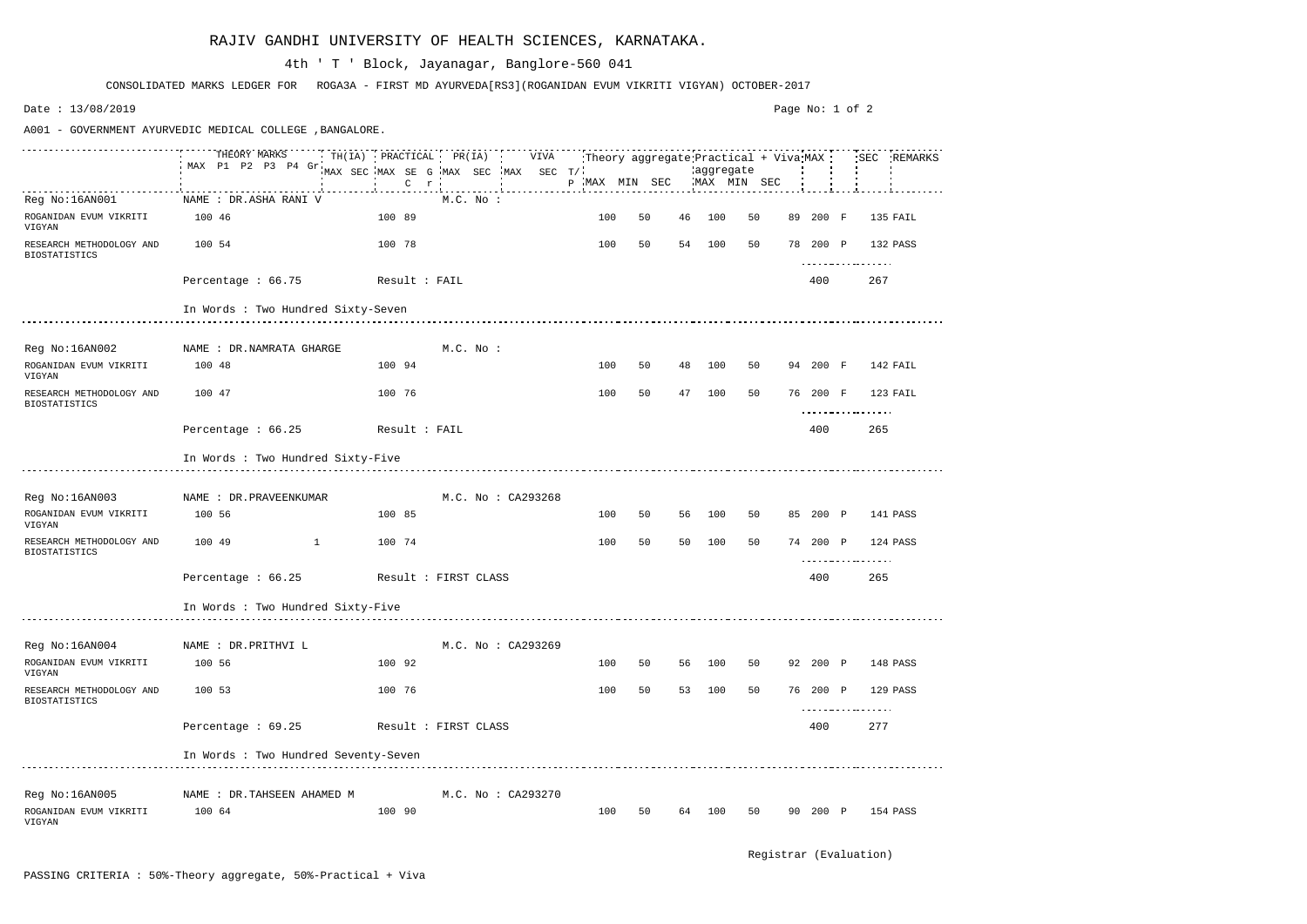| Date: 13/08/2019                                 |                                                          |                                                            | Page No: 2 of 2                                                                                   |
|--------------------------------------------------|----------------------------------------------------------|------------------------------------------------------------|---------------------------------------------------------------------------------------------------|
|                                                  | A001 - GOVERNMENT AYURVEDIC MEDICAL COLLEGE , BANGALORE. |                                                            |                                                                                                   |
|                                                  | THEORY MARKS<br>MAX <sub>1</sub><br>P1 P2 P3 P4 Gr       | $TH(IA)$ PRACTICAL PR(IA)<br>VIVA<br>$\mathsf{C}$<br>$r -$ | Theory aggregate Practical + Viva MAX<br>SEC REMARKS<br>aggregate<br>MAX MIN SEC<br>P MAX MIN SEC |
| RESEARCH METHODOLOGY AND<br><b>BIOSTATISTICS</b> | 100 61                                                   | 100 79                                                     | 100<br>61<br>200<br>50<br>100<br>50<br>79<br>140 PASS<br>$\mathbf{P}$                             |
|                                                  | Percentage : 73.50                                       | Result : FIRST CLASS                                       | 294<br>400                                                                                        |
|                                                  | In Words : Two Hundred Ninety-Four                       |                                                            |                                                                                                   |
| Reg No:16AN006                                   | NAME : DR.VIBHA S                                        | M.C. No : CA293271                                         |                                                                                                   |
| ROGANIDAN EVUM VIKRITI<br>VIGYAN                 | 100 66                                                   | 100 96                                                     | 100<br>50<br>66<br>50<br>100<br>96<br>200 P<br>162 PASS                                           |
| RESEARCH METHODOLOGY AND<br><b>BIOSTATISTICS</b> | 100 57                                                   | 100 82                                                     | 50<br>57<br>100<br>100<br>50<br>200 P<br>139 PASS<br>82                                           |
|                                                  | Percentage : 75.25                                       | Result : DISTINCTION                                       | 301<br>400                                                                                        |
|                                                  | In Words : Three Hundred One                             |                                                            |                                                                                                   |

CONSOLIDATED MARKS LEDGER FOR ROGA3A - FIRST MD AYURVEDA[RS3](ROGANIDAN EVUM VIKRITI VIGYAN) OCTOBER-2017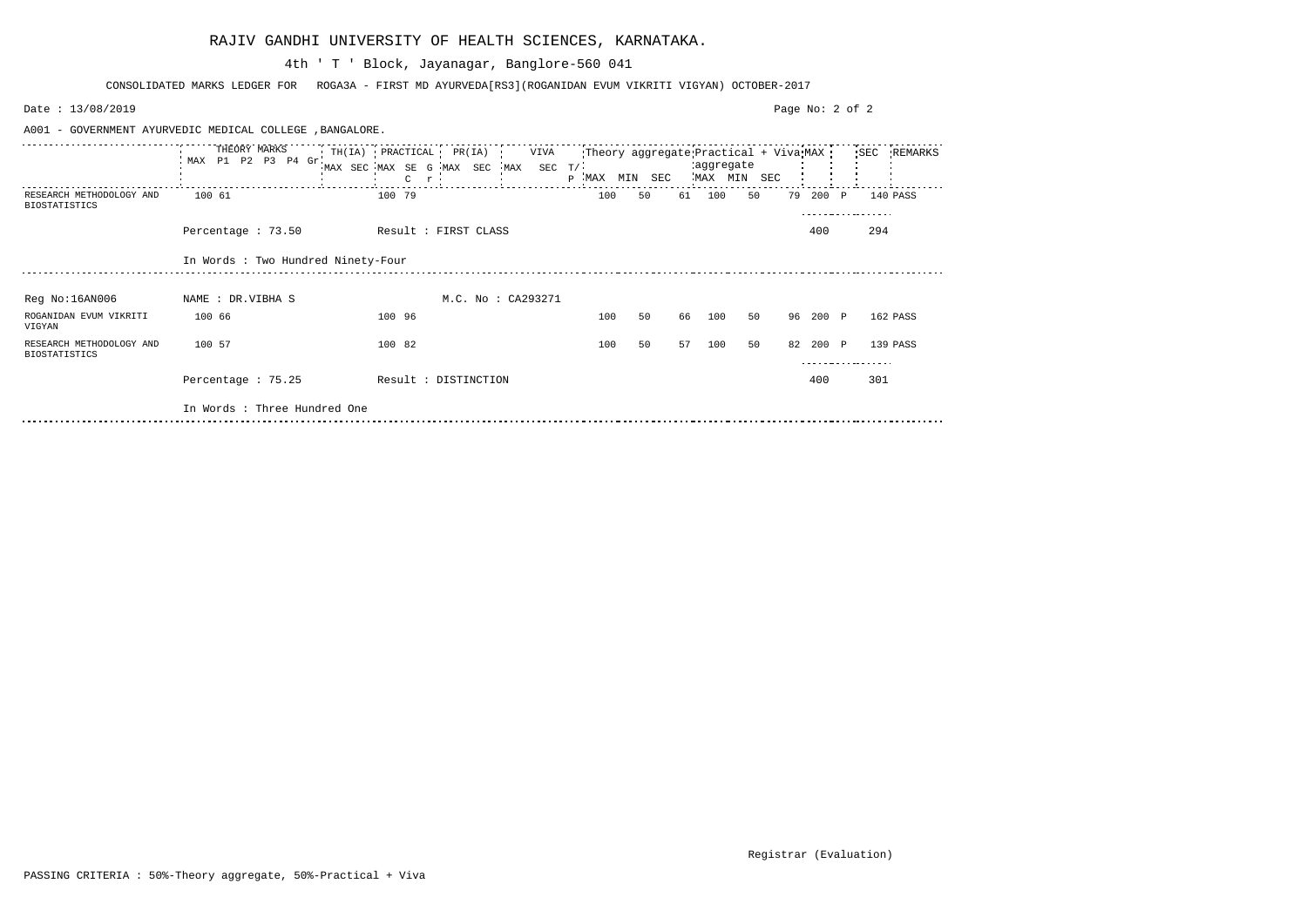Page No: 1 of 2Date : 13/08/2019 A001 - GOVERNMENT AYURVEDIC MEDICAL COLLEGE ,BANGALORE. THEORY MARKS  $\begin{array}{cccccccccccccc} \multicolumn{2}{c}{} & \multicolumn{2}{c}{} & \multicolumn{2}{c}{} & \multicolumn{2}{c}{} & \multicolumn{2}{c}{} & \multicolumn{2}{c}{} & \multicolumn{2}{c}{} & \multicolumn{2}{c}{} & \multicolumn{2}{c}{} & \multicolumn{2}{c}{} & \multicolumn{2}{c}{} & \multicolumn{2}{c}{} & \multicolumn{2}{c}{} & \multicolumn{2}{c}{} & \multicolumn{2}{c}{} & \multicolumn{2}{c}{} & \multicolumn{2}{c}{} & \multicolumn{2}{c}{} & \multicolumn{2}{c}{} & \$ TH(IA) PRACTICAL PR(IA) VIVA Theory aggregate Practical + Viva SEC REMARKS MAX P1 P2 P3 P4 Gr MAX SEC MAX SE G MAX SEC MAX SEC T/ aggregate MAX MIN SEC P MAX MIN SEC C r Reg No:16AL001 NAME : DR.MARISWAMI M.C. No : CA271360 SHALAKYA TANTRA(NETRA ROGA) 100 57 100 74 100 50 57 100 50 74 200 P 131 PASS RESEARCH METHODOLOGY AND 100 59 100 76 100 50 59 100 50 76 200 P 135 PASS BIOSTATISTICS . . . . . . . . . . . . . . . . . . Percentage : 66.50 Result : FIRST CLASS 400 266 In Words : Two Hundred Sixty-Six Reg No:16AL002 MAME : DR.SHARADA H M.C. No : CA271361 SHALAKYA TANTRA(NETRA ROGA) 100 65 100 82 100 50 65 100 50 82 200 P 147 PASS RESEARCH METHODOLOGY AND 100 57 100 79 100 50 57 100 50 79 200 P 136 PASS BIOSTATISTICS <u>. . . . . . . . . . . . . . . . .</u> Percentage : 70.75 Result : FIRST CLASS 400 283 In Words : Two Hundred Eighty-Three Reg No:16AL003 NAME : DR.SHILPA KAMATH M.C. No : CA271362 SHALAKYA TANTRA(NETRA ROGA) 100 49 1 100 84 100 50 50 100 50 84 200 P 134 PASS RESEARCH METHODOLOGY AND 100 53 100 76 100 50 53 100 50 76 200 P 129 PASS BIOSTATISTICS . . . . . . . . . . . . . . . . . . Percentage : 65.75 Result : FIRST CLASS 400 263 In Words : Two Hundred Sixty-Three Reg No:16AL004 MAME : DR.SHRIKANTH KULKARNI R M.C. No : CA271363 SHALAKYA TANTRA(NETRA ROGA) 100 57 100 87 100 50 57 100 50 87 200 P 144 PASS RESEARCH METHODOLOGY AND 100 61 100 75 100 50 61 100 50 75 200 P 136 PASS BIOSTATISTICS <u>. . . . . . . . . . . . . . . . .</u> Percentage : 70.00 Result : FIRST CLASS 400 280 In Words : Two Hundred Eighty Reg No:16AL005 NAME : DR.SUSHMA M.C. No : CA271364 SHALAKYA TANTRA(NETRA ROGA) 100 56 100 87 100 50 56 100 50 87 200 P 143 PASS

CONSOLIDATED MARKS LEDGER FOR SHAK3A - FIRST M.S AYURVEDA[RS3](SHALAKYATANTRA) OCTOBER-2017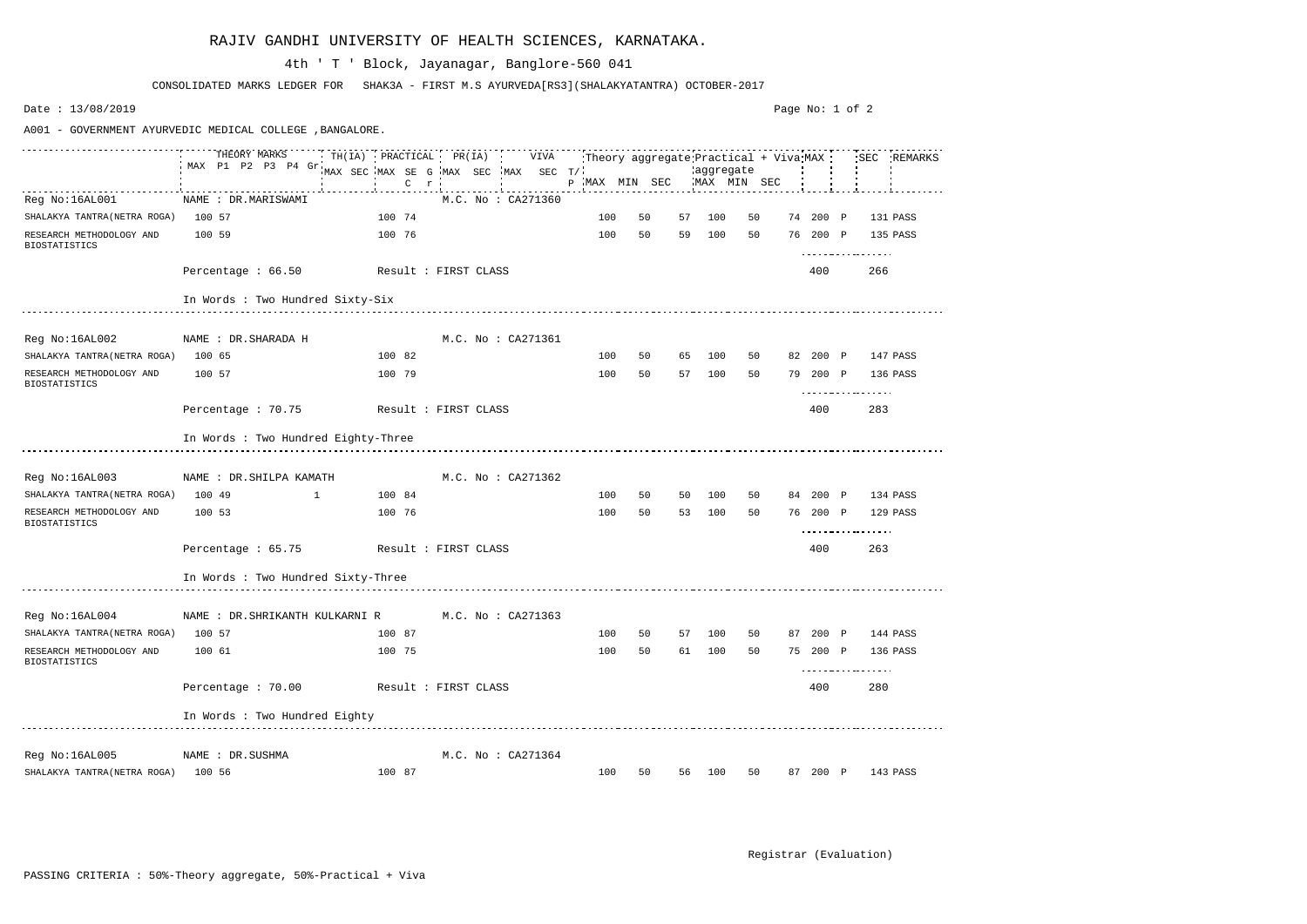|                                                  | A001 - GOVERNMENT AYURVEDIC MEDICAL COLLEGE , BANGALORE. |                                                                                                                       |                |                    |  |     |    |    |                                        |    |  |          |          |          |
|--------------------------------------------------|----------------------------------------------------------|-----------------------------------------------------------------------------------------------------------------------|----------------|--------------------|--|-----|----|----|----------------------------------------|----|--|----------|----------|----------|
|                                                  | THEORY MARKS<br>MAX P1 P2 P3 P4 Gr                       | TH(IA) PRACTICAL PR(IA) VIVA Theory aggregate Practical + Viva MAX SEC REMARKS<br>MAX SEC MAX SE G MAX SEC MAX SEC T/ | $C$ r $\vdots$ |                    |  |     |    |    | aggregate<br>P MAX MIN SEC MAX MIN SEC |    |  |          |          |          |
| RESEARCH METHODOLOGY AND<br><b>BIOSTATISTICS</b> | 100 53                                                   | 100 82                                                                                                                |                |                    |  | 100 | 50 |    | 53 100                                 | 50 |  | 82 200 P |          | 135 PASS |
|                                                  | Percentage: 69.50 Result: FIRST CLASS                    |                                                                                                                       |                |                    |  |     |    |    |                                        |    |  | 400      | 278      |          |
|                                                  | In Words : Two Hundred Seventy-Eight                     |                                                                                                                       |                |                    |  |     |    |    |                                        |    |  |          |          |          |
| Reg No:16AL006                                   | NAME : DR.VIDHYASRI M                                    |                                                                                                                       |                | M.C. No : CA271365 |  |     |    |    |                                        |    |  |          |          |          |
| SHALAKYA TANTRA (NETRA ROGA) 100 72              |                                                          | 100 91                                                                                                                |                |                    |  | 100 | 50 |    | 72 100                                 | 50 |  | 91 200 P | 163 PASS |          |
| RESEARCH METHODOLOGY AND<br><b>BIOSTATISTICS</b> | 100 66                                                   | 100 85                                                                                                                |                |                    |  | 100 | 50 | 66 | 100                                    | 50 |  | 85 200 P | 151 PASS |          |
|                                                  | Percentage : 78.50                                       | Result : DISTINCTION                                                                                                  |                |                    |  |     |    |    |                                        |    |  | 400      | 314      |          |
|                                                  | In Words : Three Hundred Fourteen                        |                                                                                                                       |                |                    |  |     |    |    |                                        |    |  |          |          |          |
|                                                  | Reg No:16AL007 NAME : DR.VIDYASHREE H T                  | M.C. No : CA271366                                                                                                    |                |                    |  |     |    |    |                                        |    |  |          |          |          |
| SHALAKYA TANTRA (NETRA ROGA)                     | 100 73                                                   | 100 87                                                                                                                |                |                    |  | 100 | 50 | 73 | 100                                    | 50 |  | 87 200 P | 160 PASS |          |
| RESEARCH METHODOLOGY AND<br><b>BIOSTATISTICS</b> | 100 57                                                   | 100 84                                                                                                                |                |                    |  | 100 | 50 | 57 | 100                                    | 50 |  | 84 200 P |          | 141 PASS |
|                                                  |                                                          |                                                                                                                       |                |                    |  |     |    |    |                                        |    |  |          |          |          |
|                                                  | Percentage: 75.25                                        | Result : DISTINCTION                                                                                                  |                |                    |  |     |    |    |                                        |    |  | 400      | 301      |          |
|                                                  | In Words : Three Hundred One                             |                                                                                                                       |                |                    |  |     |    |    |                                        |    |  |          |          |          |

RAJIV GANDHI UNIVERSITY OF HEALTH SCIENCES, KARNATAKA.

| CONSOLIDATED MARKS LEDGER FOR |  | SHAK3A - FIRST M.S AYURVEDA[RS3](SHALAKYATANTRA) OCTOBER-2017 |  |
|-------------------------------|--|---------------------------------------------------------------|--|
|                               |  |                                                               |  |

4th ' T ' Block, Jayanagar, Banglore-560 041

Date : 13/08/2019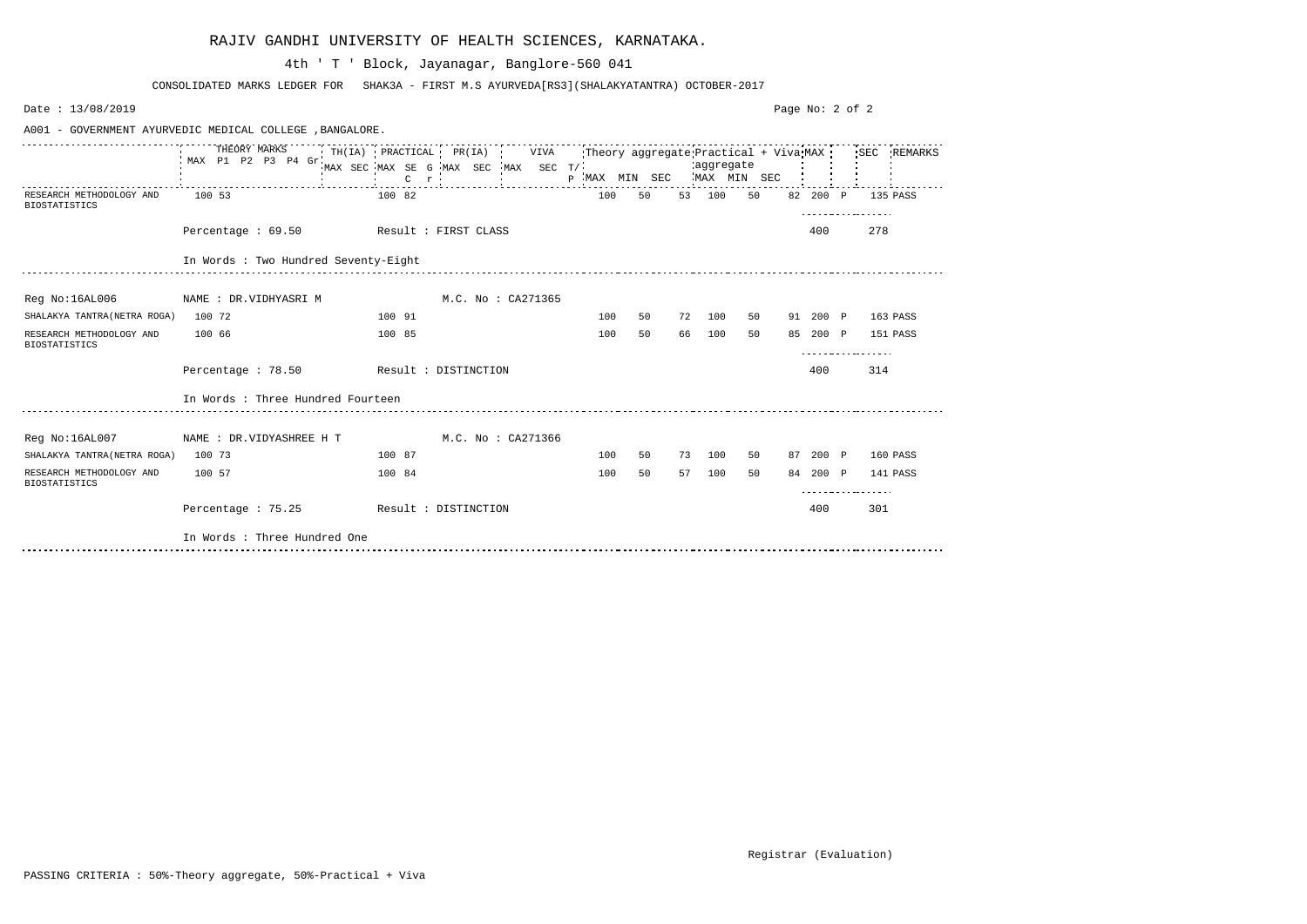|                                                  | THEORY MARKS<br>MAX P1 P2 P3 P4 Gr          | TH(IA) PRACTICAL PR(IA) VIVA        |                        |                            |                           |    |    |        |    |          | Theory aggregate Practical + Viva MAX : SEC REMARKS |
|--------------------------------------------------|---------------------------------------------|-------------------------------------|------------------------|----------------------------|---------------------------|----|----|--------|----|----------|-----------------------------------------------------|
|                                                  |                                             | MAX SEC MAX SE G MAX SEC MAX SEC T/ |                        |                            |                           |    |    |        |    |          |                                                     |
|                                                  |                                             |                                     | $C \t r$               | and the state of the state | p MAX MIN SEC MAX MIN SEC |    |    |        |    |          |                                                     |
| Reg No:16AT001                                   | NAME : DR. BHAGYASHREE GOUDAR<br>VITTALAPPA |                                     | M.C. No : CA271399     |                            |                           |    |    |        |    |          |                                                     |
| SHALYA SAMANYA                                   | 100 65                                      | 100 68                              |                        |                            | 100                       | 50 | 65 | 100    | 50 | 68 200 P | 133 PASS                                            |
| RESEARCH METHODOLOGY AND<br><b>BIOSTATISTICS</b> | 100 56                                      | 100 78                              |                        |                            | 100                       | 50 | 56 | 100    | 50 | 78 200 P | 134 PASS                                            |
|                                                  | Percentage: 66.75 Result: FIRST CLASS       |                                     |                        |                            |                           |    |    |        |    | 400      | 267                                                 |
|                                                  | In Words : Two Hundred Sixty-Seven          |                                     |                        |                            |                           |    |    |        |    |          |                                                     |
| Reg No:16AT002                                   | NAME : DR.DIVYASHREE K N                    |                                     | M.C. No : CA271400     |                            |                           |    |    |        |    |          |                                                     |
| SHALYA SAMANYA                                   | 100 51                                      | 100 76                              |                        |                            | 100                       | 50 |    | 51 100 | 50 | 76 200 P | 127 PASS                                            |
| RESEARCH METHODOLOGY AND<br><b>BIOSTATISTICS</b> | 100 63                                      | 100 80                              |                        |                            | 100                       | 50 |    | 63 100 | 50 | 80 200 P | 143 PASS<br>.                                       |
|                                                  | Percentage : 67.50 Result : FIRST CLASS     |                                     |                        |                            |                           |    |    |        |    | 400      | 270                                                 |
|                                                  | In Words : Two Hundred Seventy              |                                     |                        |                            |                           |    |    |        |    |          |                                                     |
| Reg No:16AT003 NAME : DR.KARTHIK N M             |                                             |                                     | M.C. No : CA271401     |                            |                           |    |    |        |    |          |                                                     |
| SHALYA SAMANYA                                   | 100 48<br>2                                 | 100 80                              |                        |                            | 100                       | 50 |    | 50 100 | 50 | 80 200 P | 130 PASS                                            |
| RESEARCH METHODOLOGY AND                         | 100 58                                      | 100 78                              |                        |                            | 100                       | 50 |    | 58 100 | 50 | 78 200 P | 136 PASS                                            |
| <b>BIOSTATISTICS</b>                             |                                             |                                     |                        |                            |                           |    |    |        |    |          | <u>.</u>                                            |
|                                                  | Percentage: 66.50 Result: FIRST CLASS       |                                     |                        |                            |                           |    |    |        |    | 400      | 266                                                 |
|                                                  | In Words : Two Hundred Sixty-Six            |                                     |                        |                            |                           |    |    |        |    |          |                                                     |
|                                                  |                                             |                                     |                        |                            |                           |    |    |        |    |          |                                                     |
| Reg No:16AT004                                   | NAME : DR.RANJANI DESHPANDE                 |                                     | M.C. No : CA271402     |                            |                           |    |    |        |    |          |                                                     |
| SHALYA SAMANYA                                   | 100 53                                      | 100 84                              |                        |                            | 100                       | 50 | 53 | 100    | 50 | 84 200 P | 137 PASS                                            |
| RESEARCH METHODOLOGY AND<br><b>BIOSTATISTICS</b> | 100 65                                      | 100 85                              |                        |                            | 100                       | 50 | 65 | 100    | 50 | 85 200 P | 150 PASS<br>--------------                          |
|                                                  | Percentage : 71.75                          |                                     | Result : FIRST CLASS   |                            |                           |    |    |        |    | 400      | 287                                                 |
|                                                  | In Words : Two Hundred Eighty-Seven         |                                     |                        |                            |                           |    |    |        |    |          |                                                     |
| Reg No:16AT005                                   | NAME : DR.ROHINI D                          |                                     | $M.C.$ No : $CA271403$ |                            |                           |    |    |        |    |          |                                                     |
| SHALYA SAMANYA                                   | 100 60                                      | 100 67                              |                        |                            | 100                       | 50 | 60 | 100    | 50 | 67 200 P | 127 PASS                                            |

CONSOLIDATED MARKS LEDGER FOR SHAL3A - FIRST M.S AYURVEDA[RS3](SHALYA SAMANYA) OCTOBER-2017

## 4th ' T ' Block, Jayanagar, Banglore-560 041

Date : 13/08/2019

A001 - GOVERNMENT AYURVEDIC MEDICAL COLLEGE ,BANGALORE.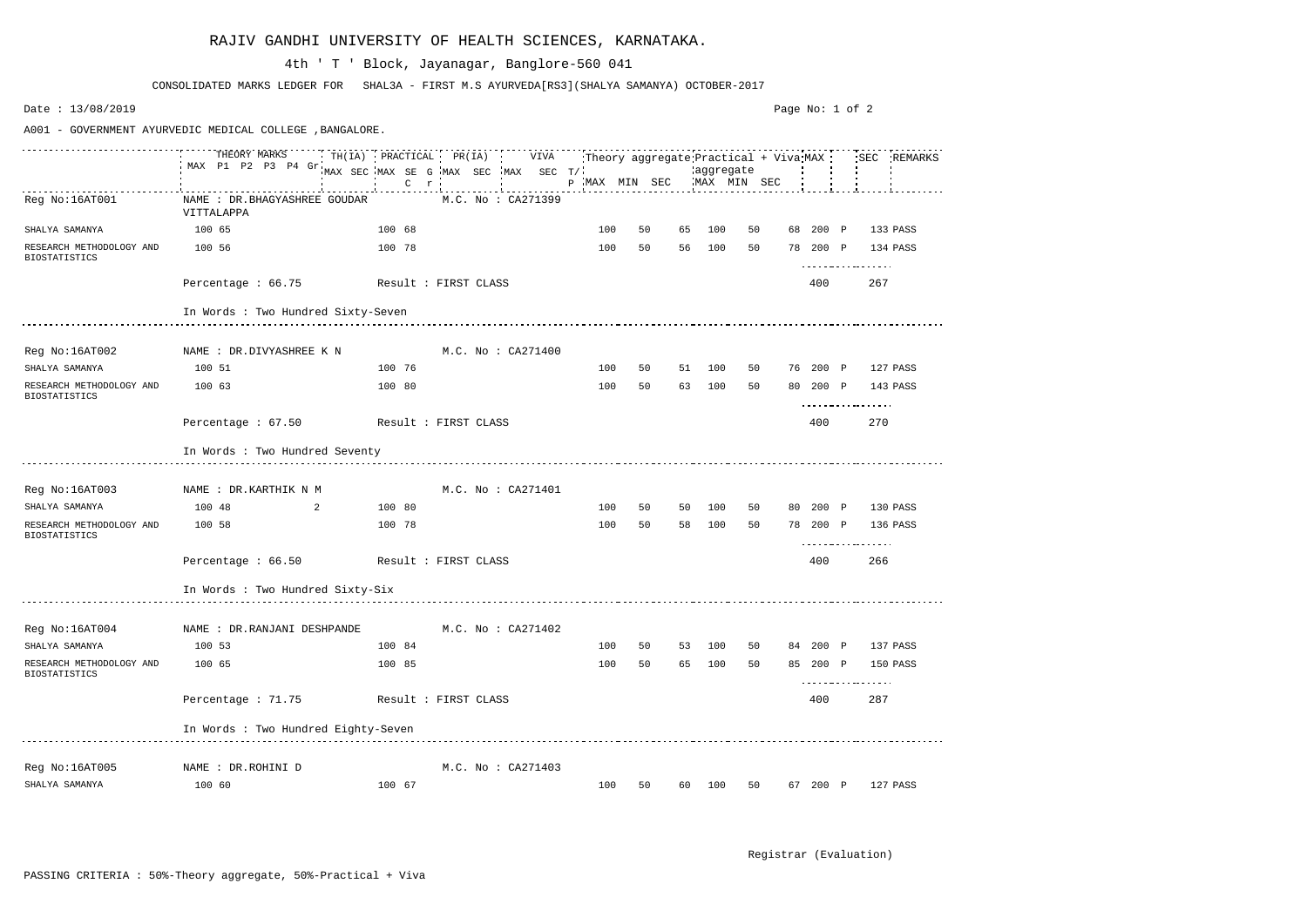| Date: 13/08/2019                                 |                                                          |                                                                                                                                   |                        |  |                           |    |    |           |    | Page No: 2 of 2 |          |                   |          |
|--------------------------------------------------|----------------------------------------------------------|-----------------------------------------------------------------------------------------------------------------------------------|------------------------|--|---------------------------|----|----|-----------|----|-----------------|----------|-------------------|----------|
|                                                  | A001 - GOVERNMENT AYURVEDIC MEDICAL COLLEGE , BANGALORE. |                                                                                                                                   |                        |  |                           |    |    |           |    |                 |          |                   |          |
|                                                  | THEORY MARKS<br>MAX P1 P2 P3 P4 Gr                       | TH(IA) PRACTICAL PR(IA) VIVA Theory aggregate Practical + Viva MAX SEC REMARKS<br>MAX SEC MAX SE G MAX SEC MAX SEC T/<br>$C \t r$ |                        |  | P MAX MIN SEC MAX MIN SEC |    |    | aggregate |    |                 |          |                   |          |
| RESEARCH METHODOLOGY AND<br><b>BIOSTATISTICS</b> | 100 60                                                   | 100 77                                                                                                                            |                        |  | 100                       | 50 |    | 60 100    | 50 |                 | 77 200 P | 137 PASS<br>.     |          |
|                                                  | Percentage: 66.00                                        | Result : FIRST CLASS                                                                                                              |                        |  |                           |    |    |           |    |                 | 400      | 264               |          |
|                                                  | In Words : Two Hundred Sixty-Four                        |                                                                                                                                   |                        |  |                           |    |    |           |    |                 |          |                   |          |
| Reg No:16AT006                                   | NAME : DR. SHANKRANANDA                                  |                                                                                                                                   | $M.C.$ No : $CA271404$ |  |                           |    |    |           |    |                 |          |                   |          |
| SHALYA SAMANYA                                   | 100 51                                                   | 100 73                                                                                                                            |                        |  | 100                       | 50 |    | 51 100    | 50 |                 |          | 73 200 P 124 PASS |          |
| RESEARCH METHODOLOGY AND<br><b>BIOSTATISTICS</b> | 100 60                                                   | 100 79                                                                                                                            |                        |  | 100                       | 50 |    | 60 100    | 50 |                 |          | 79 200 P 139 PASS |          |
|                                                  | Percentage: 65.75                                        | Result : FIRST CLASS                                                                                                              |                        |  |                           |    |    |           |    |                 | 400      | 263               |          |
|                                                  | In Words : Two Hundred Sixty-Three                       |                                                                                                                                   |                        |  |                           |    |    |           |    |                 |          |                   |          |
| Reg No:16AT007                                   | NAME : DR.SUDHA H M                                      |                                                                                                                                   | M.C. No : CA271405     |  |                           |    |    |           |    |                 |          |                   |          |
| SHALYA SAMANYA                                   | 100 60                                                   | 100 73                                                                                                                            |                        |  | 100                       | 50 | 60 | 100       | 50 |                 |          | 73 200 P 133 PASS |          |
| RESEARCH METHODOLOGY AND<br><b>BIOSTATISTICS</b> | 100 54                                                   | 100 75                                                                                                                            |                        |  | 100                       | 50 | 54 | 100       | 50 |                 | 75 200 P | .                 | 129 PASS |
|                                                  | Percentage: 65.50 Result: FIRST CLASS                    |                                                                                                                                   |                        |  |                           |    |    |           |    |                 | 400      | 262               |          |
|                                                  | In Words : Two Hundred Sixty-Two                         |                                                                                                                                   |                        |  |                           |    |    |           |    |                 |          |                   |          |

|  |  | RAJIV GANDHI UNIVERSITY OF HEALTH SCIENCES, KARNATAKA. |  |  |  |  |
|--|--|--------------------------------------------------------|--|--|--|--|
|--|--|--------------------------------------------------------|--|--|--|--|

CONSOLIDATED MARKS LEDGER FOR SHAL3A - FIRST M.S AYURVEDA[RS3](SHALYA SAMANYA) OCTOBER-2017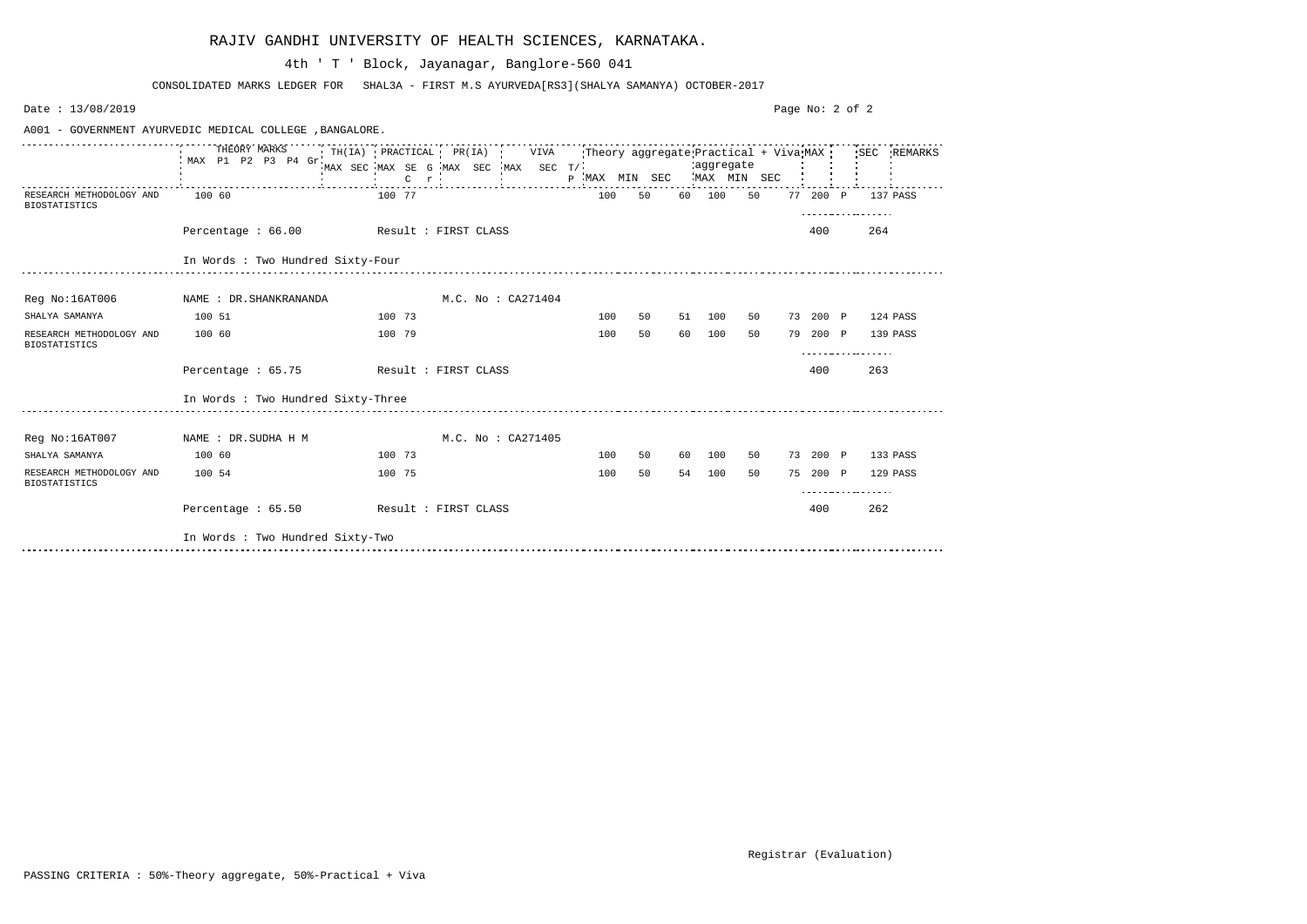|                                                            | THEORY MARKS TH(IA) PRACTICAL PR(IA) VIVA Theory aggregate Practical + Viva MAX SEC REMARKS<br>MAX P1 P2 P3 P4 Gr |                                     |        |         |  |                    |               |    |    |                          |    |          |                      |          |
|------------------------------------------------------------|-------------------------------------------------------------------------------------------------------------------|-------------------------------------|--------|---------|--|--------------------|---------------|----|----|--------------------------|----|----------|----------------------|----------|
|                                                            |                                                                                                                   | MAX SEC MAX SE G MAX SEC MAX SEC T/ |        |         |  |                    | P MAX MIN SEC |    |    | aggregate<br>MAX MIN SEC |    |          |                      |          |
|                                                            |                                                                                                                   |                                     |        | $C$ $r$ |  |                    |               |    |    |                          |    |          |                      |          |
| Reg No:16AH001                                             | NAME : DR. PRITHVIJA CHAKRAVARTHY                                                                                 |                                     |        |         |  | M.C. No : CA271306 |               |    |    |                          |    |          |                      |          |
| RASA SHASTRA & BHAISHAJYA<br>KALPANA                       | 100 62                                                                                                            |                                     | 100 79 |         |  |                    | 100           | 50 | 62 | 100                      | 50 | 79 200 P |                      | 141 PASS |
| RESEARCH METHODOLOGY AND<br><b>BIOSTATISTICS</b>           | 100 56                                                                                                            |                                     | 100 81 |         |  |                    | 100           | 50 | 56 | 100                      | 50 | 81 200 P |                      | 137 PASS |
|                                                            |                                                                                                                   |                                     |        |         |  |                    |               |    |    |                          |    |          | .                    |          |
|                                                            | Percentage $: 69.50$                                                                                              | Result : FIRST CLASS                |        |         |  |                    |               |    |    |                          |    | 400      | 278                  |          |
|                                                            | In Words : Two Hundred Seventy-Eight                                                                              |                                     |        |         |  |                    |               |    |    |                          |    |          |                      |          |
|                                                            |                                                                                                                   |                                     |        |         |  |                    |               |    |    |                          |    |          |                      |          |
| Reg No:16AH002                                             | NAME : DR.SHWETHA K                                                                                               |                                     |        |         |  | M.C. No : CA271307 |               |    |    |                          |    |          |                      |          |
| RASA SHASTRA & BHAISHAJYA<br>KALPANA                       | 100 63                                                                                                            |                                     | 100 80 |         |  |                    | 100           | 50 | 63 | 100                      | 50 | 80 200 P |                      | 143 PASS |
| RESEARCH METHODOLOGY AND<br><b>BIOSTATISTICS</b>           | 100 56                                                                                                            |                                     | 100 81 |         |  |                    | 100           | 50 | 56 | 100                      | 50 | 81 200 P | $\cdots$             | 137 PASS |
|                                                            | Percentage : 70.00 Result : FIRST CLASS                                                                           |                                     |        |         |  |                    |               |    |    |                          |    | 400      | 280                  |          |
|                                                            | In Words : Two Hundred Eighty                                                                                     |                                     |        |         |  |                    |               |    |    |                          |    |          |                      |          |
|                                                            |                                                                                                                   |                                     |        |         |  |                    |               |    |    |                          |    |          |                      |          |
| Reg No:16AH003 NAME : DR.SUNITA TIPPANNA BHASKAR M.C. No : |                                                                                                                   |                                     |        |         |  |                    |               |    |    |                          |    |          |                      |          |
| RASA SHASTRA & BHAISHAJYA<br>KALPANA                       | 100 50                                                                                                            |                                     | 100 76 |         |  |                    | 100           | 50 | 50 | 100                      | 50 | 76 200 P | 126 PASS             |          |
| RESEARCH METHODOLOGY AND<br><b>BIOSTATISTICS</b>           | 100 47                                                                                                            |                                     | 100 75 |         |  |                    | 100           | 50 | 47 | 100                      | 50 | 75 200 F | 122 FAIL<br><u>.</u> |          |
|                                                            | Percentage : 62.00                                                                                                | Result : FAIL                       |        |         |  |                    |               |    |    |                          |    | 400      | 248                  |          |
|                                                            | In Words : Two Hundred Fourty-Eight                                                                               |                                     |        |         |  |                    |               |    |    |                          |    |          |                      |          |
|                                                            |                                                                                                                   |                                     |        |         |  |                    |               |    |    |                          |    |          |                      |          |
| Reg No:16AH004                                             | NAME : DR.VINDHYA T                                                                                               |                                     |        |         |  | M.C. No: CA271308  |               |    |    |                          |    |          |                      |          |
| RASA SHASTRA & BHAISHAJYA<br>KALPANA                       | 100 60                                                                                                            |                                     | 100 77 |         |  |                    | 100           | 50 | 60 | 100                      | 50 | 77 200 P |                      | 137 PASS |
| RESEARCH METHODOLOGY AND<br><b>BIOSTATISTICS</b>           | 100 50                                                                                                            |                                     | 100 77 |         |  |                    | 100           | 50 |    | 50 100                   | 50 | 77 200 P | .                    | 127 PASS |
|                                                            |                                                                                                                   |                                     |        |         |  |                    |               |    |    |                          |    |          |                      |          |
|                                                            | Percentage : 66.00                                                                                                | Result : FIRST CLASS                |        |         |  |                    |               |    |    |                          |    | 400      | 264                  |          |
|                                                            | In Words : Two Hundred Sixty-Four                                                                                 |                                     |        |         |  |                    |               |    |    |                          |    |          |                      |          |
|                                                            |                                                                                                                   |                                     |        |         |  |                    |               |    |    |                          |    |          |                      |          |
| Reg No:16AH005                                             | NAME : DR.YOUSUF SAHAD                                                                                            |                                     |        |         |  | M.C. No: CA271309  |               |    |    |                          |    |          |                      |          |
| RASA SHASTRA & BHAISHAJYA<br>KALPANA                       | 100 57                                                                                                            |                                     | 100 74 |         |  |                    | 100           | 50 |    | 57 100                   | 50 | 74 200 P |                      | 131 PASS |

CONSOLIDATED MARKS LEDGER FOR RSBK3A - FIRST MD AYURVEDA[RS3](RASA SHASTRA & BHAISHAJYA KALPANA) OCTOBER-2017

## 4th ' T ' Block, Jayanagar, Banglore-560 041

Date : 13/08/2019

A001 - GOVERNMENT AYURVEDIC MEDICAL COLLEGE ,BANGALORE.